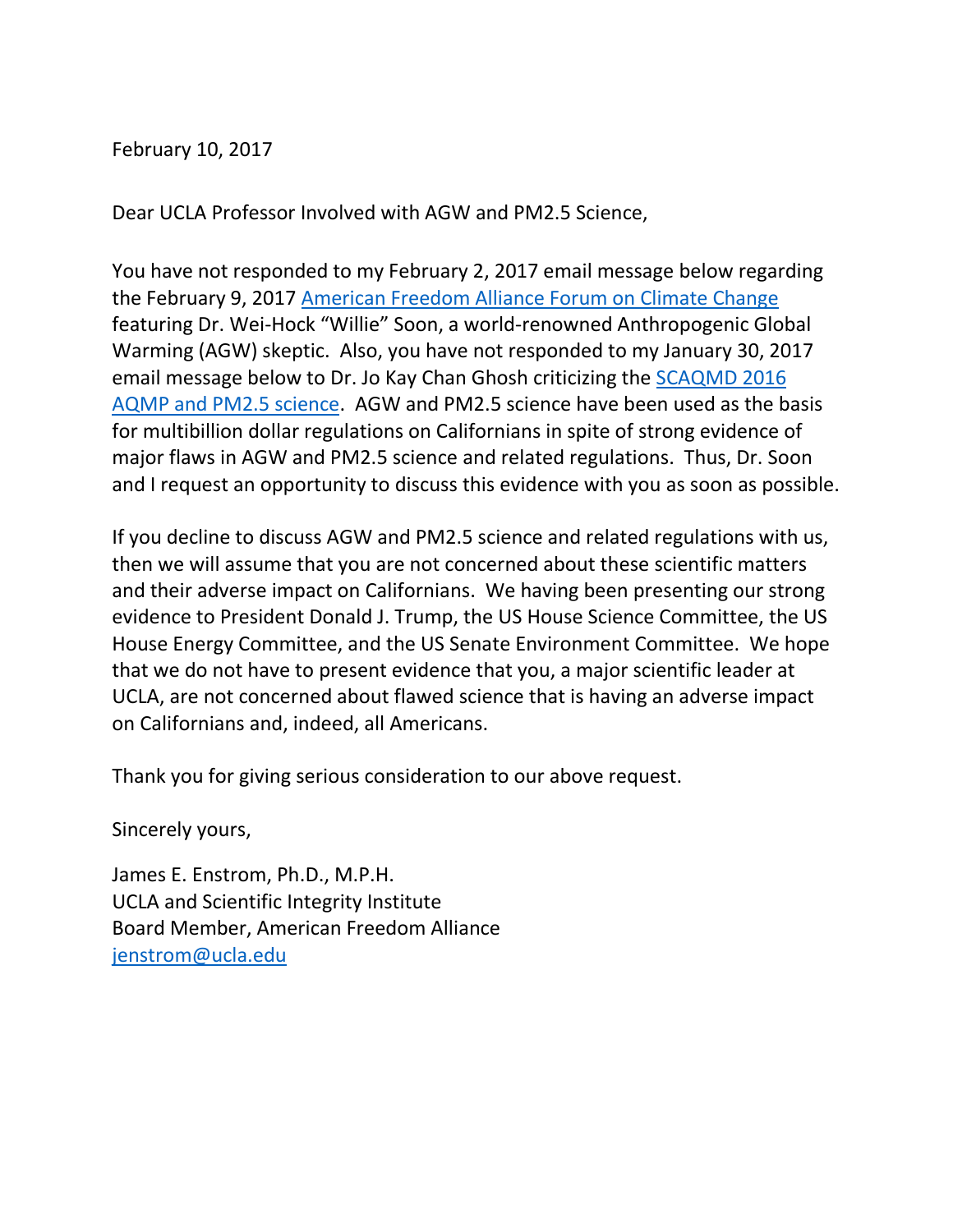## **Breitbart News February 9, 2017 Climate Skeptic Willie Soon Addresses Packed Audience in L.A.**

by [Joel B. Pollak](http://www.breitbart.com/author/joel-b-pollak/) 9 Feb 2017



LOS ANGELES — Dr. Wie-Hock "Willie" Soon of the Harvard-Smithsonian Center for Astrophysics addressed a gathering of the American Freedom Alliance on Thursday night at the Luxe Hotel, describing the current state of debate about climate change as "spitting science in the face" and "treating science like a piece of rubbish."

Mixing humor and science, he entertained the gathering as he made the case for skepticism about climate change.

He began by mocking the degree to which carbon dioxide was treated like a toxic gas by proponents of radical policies on climate change. "Next it will be oxygen, it will be anything that you want on the chemical table," he joked.

"The Sun is a primary driver of climate change — and has a far greater impact than changes in CO2," he said, in a slide presented to the packed audience of about 100 conservatives.

Another slide added: "Climate science is dangerously corrupted and co-opted by multiple antiscience forces and players."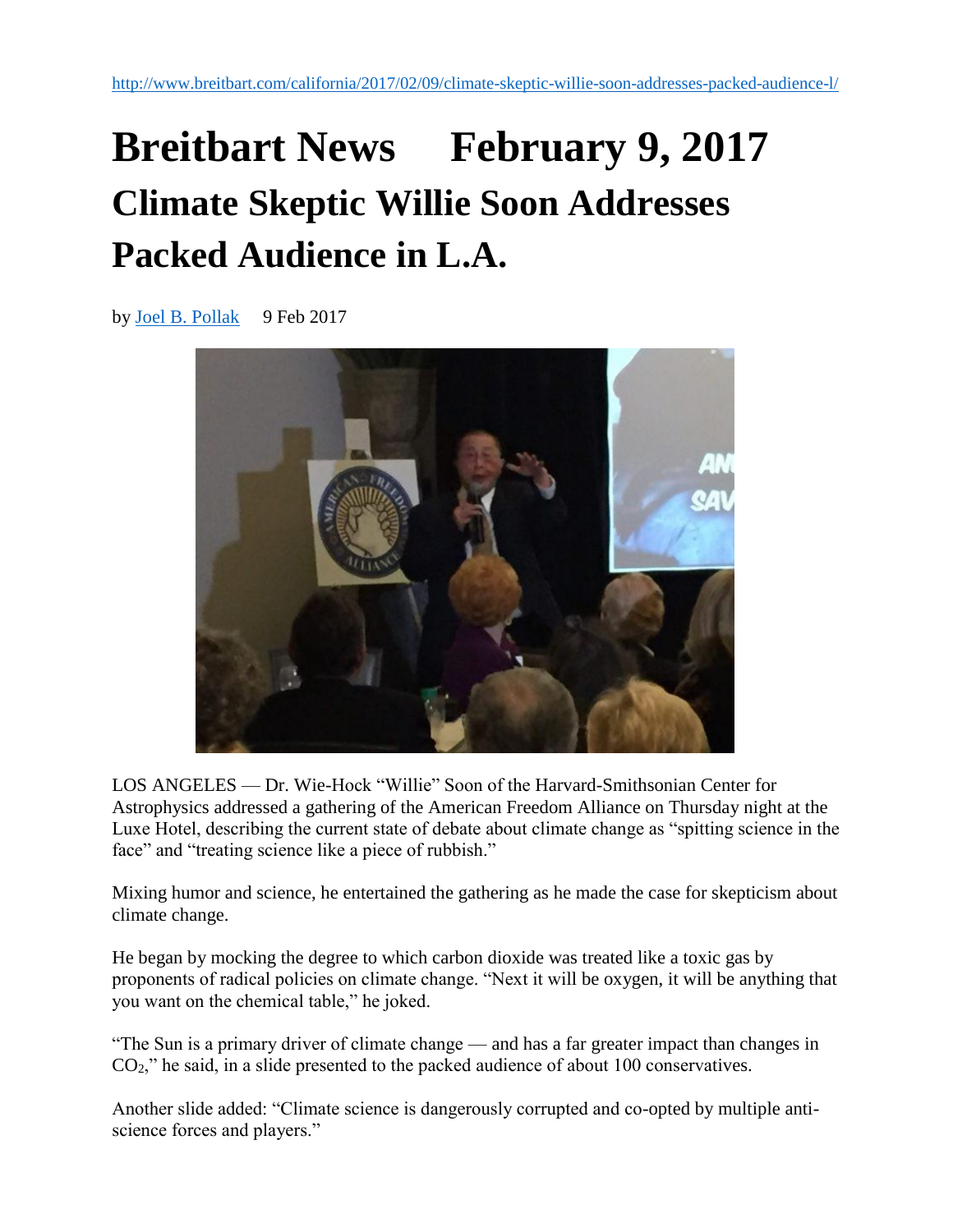To the amusement of the audience, Dr. Soon played a clip of Al Sharpton mocking him on MSNBC, pointing to research funding he had received from fossil fuel companies. "It is really, truly, a badge of honor, Rev. Al Sharpton, to be accused by you of a conflict of interest," he said.

Dr. Soon called much of the reporting about his work in the mainstream media "fake news." And he mocked the fads and fashions that have sprung up around climate change.

For example, he said, the "locavore" movement, which stressed eating locally-produced food to save energy, actually increased greenhouse gases, because of the energy efficiencies achieved by larger and more established farms that benefited from economies of scale.

He also mocked California politicians for their statements on science — especially Governor Jerry Brown and former Governor Arnold Schwarzenegger. In 1977, he pointed out, Gov. Brown had warned of a drought of "immeasurable magnitude" — a meaningless phrase, in scientific terms.

The movement toward renewable energy sources, he said, was not a sign of progress, but regression toward the lower energy densities of the pre-industrial age. He also likened belief in carbon "pollution" to the superstitious beliefs of primitive civilizations, illustrating his point with a 1933 newspaper article describing a drought in Syria that was blamed by locals on yo-yo toys.

He then launched into his data-heady scientific presentation in earnest. For all the focus on carbon dioxide, the most important greenhouse gas in the climate system was water vapor, he said. And carbon dioxide, he noted, was not a "pollutant," as the term was conventionally used.

While it was true that the atmospheric concentration of carbon dioxide had been increasing, he said, and had passed 400 parts per million, the dominant effect of water vapor had helped flatten the greenhouse effect, such that the rise of global surface temperatures had slowed significantly.

He said that some climate scientists manipulated graphs to make climate change seem more severe than it was — for example, by representing temperature anomalies rather than absolute temperatures.

His latest work, he said, was in understanding how temperature data sets were constructed. He and his colleagues were examining data gathered in rural areas, to remove the distortion of measurements in urban areas. They found that there was, in fact, some surface temperature warming, albeit less severe than conventional data sets showed. But the effect, he said, was more likely the result of fluctuations in energy output from the sun, which in turn affected water vapor.

The major effect of cutting carbon dioxide emissions to zero, he said, would be "to kill and hurt poor people and greatly harm animals and the environment."

In the past, Dr. Soon noted, the left had attacked his research because he had taken funding from fossil fuel companies. He cited the *New York Times* as one of his chief antagonists, after it ran a [disparaging profile](https://www.nytimes.com/2015/02/22/us/ties-to-corporate-cash-for-climate-change-researcher-Wei-Hock-Soon.html?_r=0) of him in 2015.

As a result, he said, he had not accepted any funding for his latest research on the composition and manipulation of climate data sets.

*Joel B. Pollak is Senior Editor-at-Large at Breitbart News. He was named one of the ["most](http://www.breitbart.com/wp-admin/%E2%80%9Chttp:/www.mediaite.com/online/__trashed-13/%E2%80%9C)  [influential"](http://www.breitbart.com/wp-admin/%E2%80%9Chttp:/www.mediaite.com/online/__trashed-13/%E2%80%9C) people in news media in 2016. His new book,* [How Trump Won: The Inside Story of](https://www.amazon.com/How-Trump-Won-Joel-Pollak-ebook/dp/B01MR0IIJ3/ref=sr_1_1?s=digital-text&ie=UTF8&qid=1483556266&sr=1-1&keywords=how+trump+won+pollak)  [a Revolution](https://www.amazon.com/How-Trump-Won-Joel-Pollak-ebook/dp/B01MR0IIJ3/ref=sr_1_1?s=digital-text&ie=UTF8&qid=1483556266&sr=1-1&keywords=how+trump+won+pollak)*, is available from Regnery. Follow him on Twitter at [@joelpollak.](https://twitter.com/joelpollak)*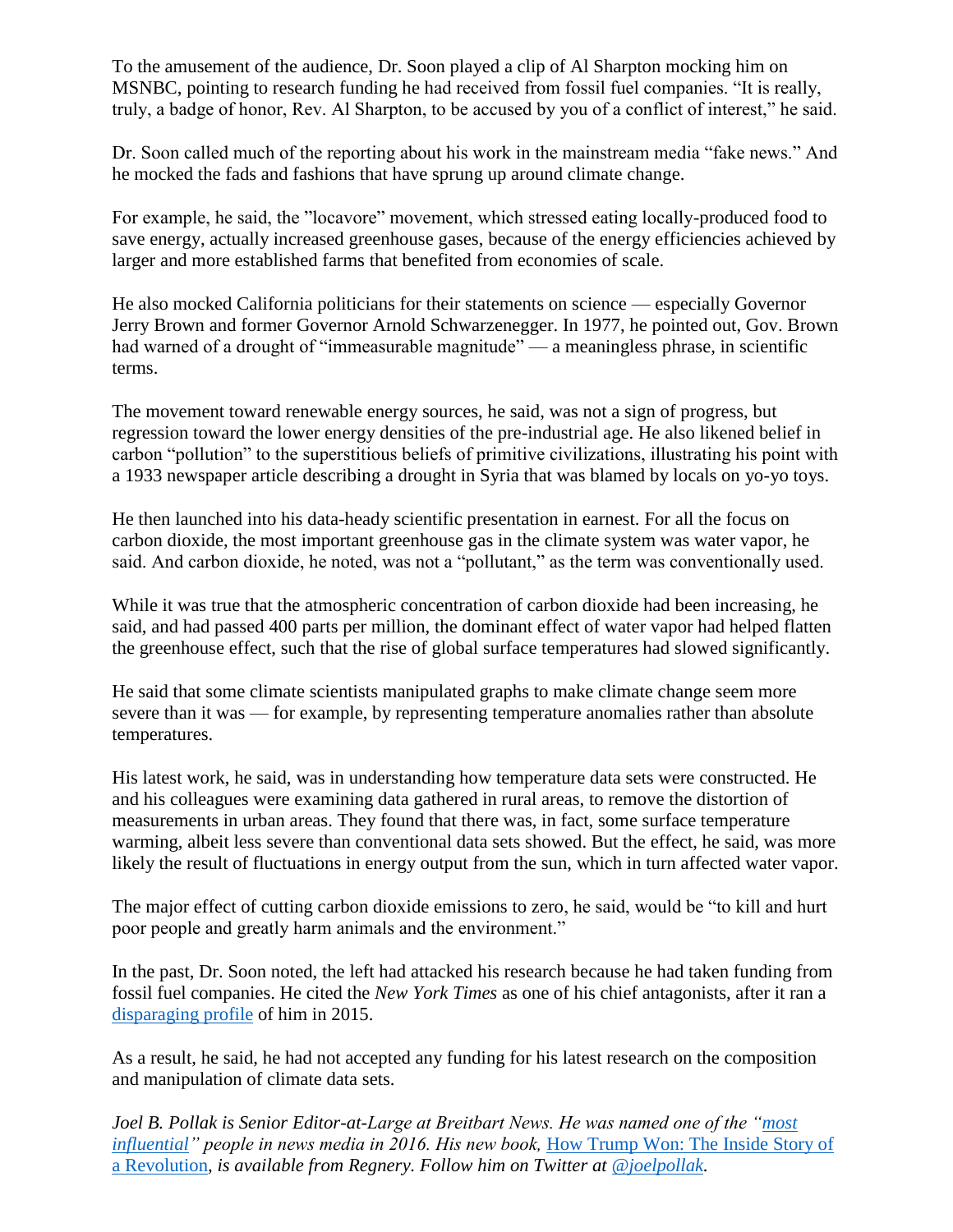**From:** James E. Enstrom [mailto:jenstrom@ucla.edu] **Sent:** Thursday, February 02, 2017 9:43 AM **To:** 'Aradhna Tripati' <ripple@epss.ucla.edu> **Cc:** 'Alex Hall' <alexhall@atmos.ucla.edu> **Subject:** Invitation to February 9 AFA Climate Change Forum with Dr. Soon

February 2, 2017

Dear UCLA Professor,

I am writing because you signed "An Open Letter to President Donald Trump and His Administration" expressing your serious concerns about Anthropogenic Global Warming (AGW), as described in the Sacramento Bee "[2,300 California scientists](http://www.sacbee.com/news/politics-government/the-state-worker/article129876834.html)  [write to Trump over climate fears](http://www.sacbee.com/news/politics-government/the-state-worker/article129876834.html)." I want you to know that a world-renowned AGW skeptic, Dr. Wei-Hock "Willie" Soon of the Harvard-Smithsonian Center for Astrophysics, is speaking at the American Freedom Alliance Forum on Climate Change on February 9, 2017 at the Luxe Hotel Sunset, located one mile west of UCLA. See the AFA Announcement below. I invite you to attend this Forum so that you can engage in an academic dialog about AGW with Dr. Soon. The general nature of the Forum will be similar to the Heartland Climate Conferences (<http://climateconferences.heartland.org/>).

Please let me know as soon as possible if you can attend and I will provide specific details about the Forum. If you are unable to attend the Forum, please let me know if you can meet with Dr. Soon and me on the UCLA Campus, where we will be during February 10, 2017.

Thank you very much for your consideration regarding this important academic opportunity, which is highly relevant to United States scientific research policy.

Sincerely yours,

James E. Enstrom, Ph.D., M.P.H. UCLA and Scientific Integrity Institute Board Member, American Freedom Alliance [jenstrom@ucla.edu](mailto:jenstrom@ucla.edu)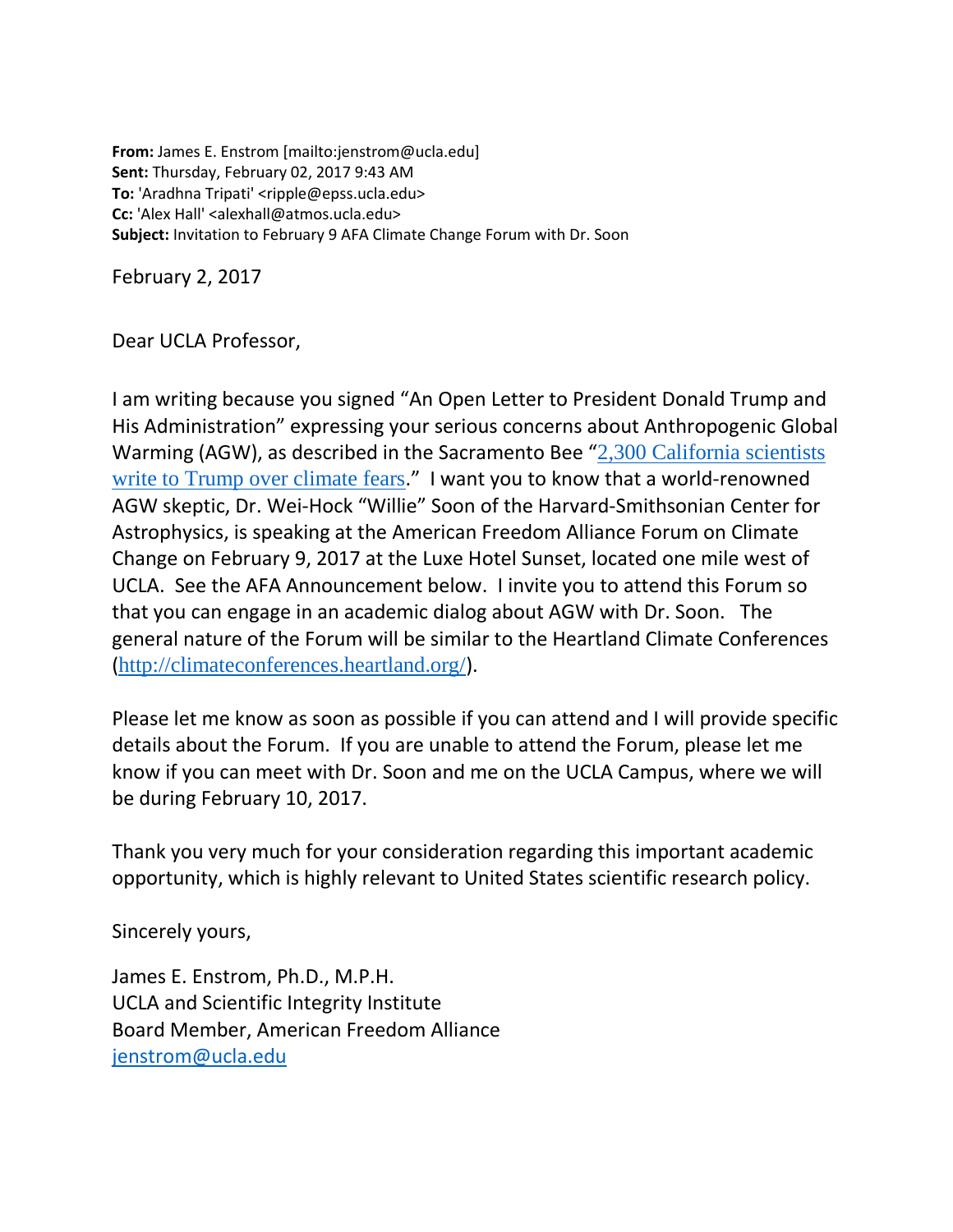

<http://www.americanfreedomalliance.org/eventsburningup.jsp>

## BURNING UP! An American Freedom Alliance Forum

on Climate Change **February 9, 2017 6 PM: Reception 7PM: Forum Luxe Sunset Boulevard Hotel \$35**

## [CLICK HERE FOR TICKETS](http://americanfreedomalliance.us12.list-manage2.com/track/click?u=cf41b595c38ff356b9d469364&id=129ecc3cf7&e=1eee3243b6)



**About Willie Soon:**

- Physicist, Solar, Stellar, and Planetary Sciences Division, Harvard-Smithsonian Center for Astrophysics
- Astronomer, Mount Wilson Observatory
- Chief Science Researcher, Center for Science and Public Policy
- Chief Science Advisor, Science and Public Policy Institute
- Senior Scientist, Marshall Institute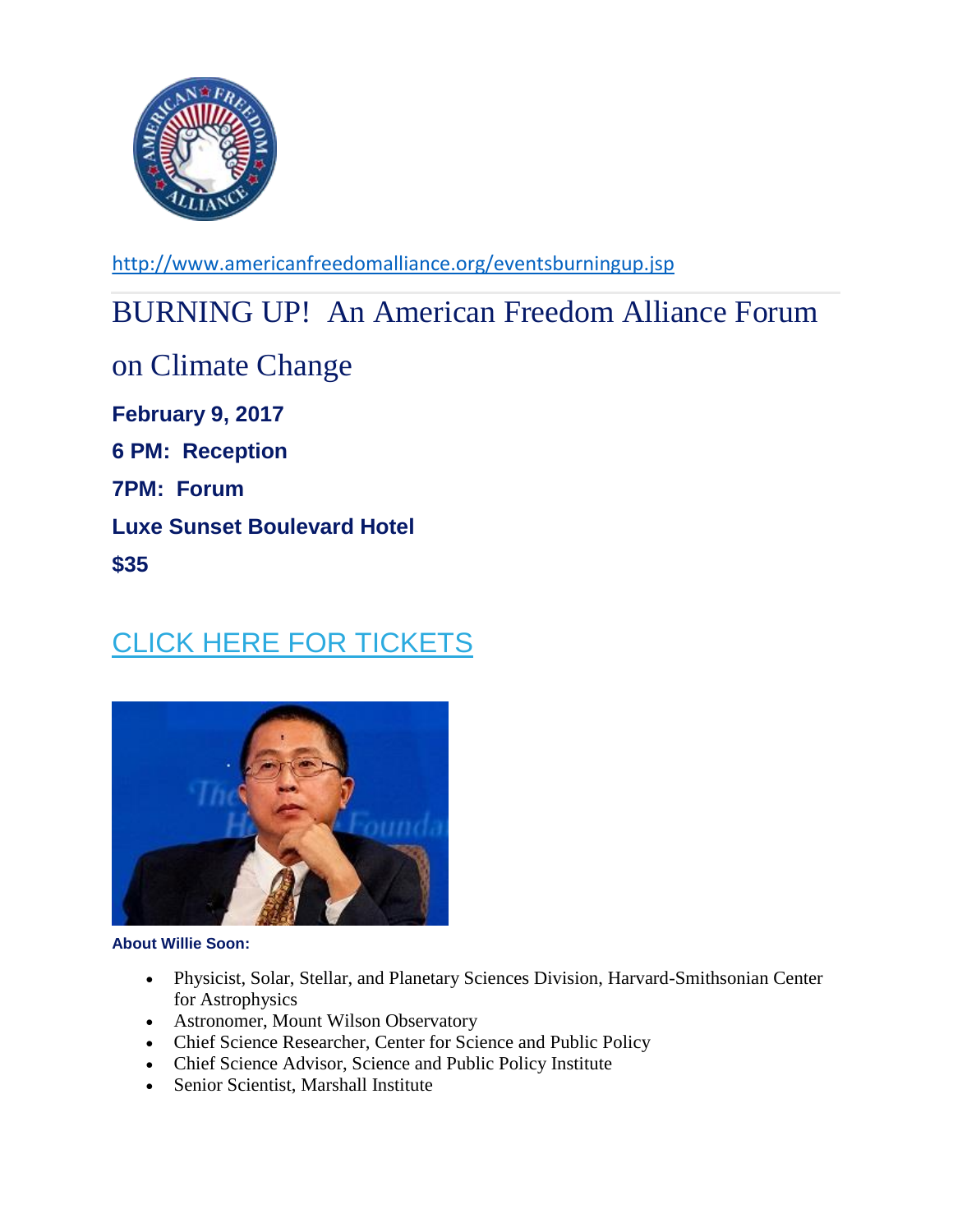January 30, 2017

Jo Kay Chan Ghosh, Ph.D. Health Effects Officer South Coast Air Quality Management District [jghosh@aqmd.gov](mailto:jghosh@aqmd.gov)

Dear Dr. Ghosh,

I am writing to express my extreme disappointment with your December 8, 2016 Final Draft 2016 AQMP [Appendix I Health Effects.](http://www.aqmd.gov/docs/default-source/clean-air-plans/air-quality-management-plans/2016-air-quality-management-plan/draft-final-aqmp/strikeout/appIdec2016.pdf?sfvrsn=6) Your January 3, 2017 198-page document, [Responses](http://www.aqmd.gov/docs/default-source/clean-air-plans/air-quality-management-plans/2016-air-quality-management-plan/response-to-comments/app1response.pdf?sfvrsn=4)  [to Comments on Appendix I,](http://www.aqmd.gov/docs/default-source/clean-air-plans/air-quality-management-plans/2016-air-quality-management-plan/response-to-comments/app1response.pdf?sfvrsn=4) DOES NOT address the numerous critical comments that I submitted to you on [January 11, 2016](http://www.scientificintegrityinstitute.org/Schwarz011116.pdf) and [July 26, 2016 and August 15, 2016.](http://www.scientificintegrityinstitute.org/AQMPJEE081516.pdf) Below I describe six major problems with the final version of Appendix I.

1. Appendix I DOES NOT comply with [California Health and Safety Code Section 40471 \(b\).](http://www.leginfo.ca.gov/cgi-bin/displaycode?section=hsc&group=40001-41000&file=40460-40471) Instead of satisfying the requirement "the south coast district board, in conjunction with a public health organization or agency, shall prepare a report on the health impacts of particulate matter air pollution in the South Coast Air Basin," you stated on page 188 of your Responses document "it is not the intention of this Appendix to assess whether there is or is not an effect of a specific air pollutant on any particular health endpoint . . . ." Instead of satisfying the requirement to prepare Appendix I "in conjunction with a public health organization or agency," you instead prepared it in conjunction with two aggressive regulatory agencies within CalEPA: OEHHA and CARB. Instead of satisfying the requirement that the "south coast district board shall hold public hearings concerning the report and the peer review," you held four November 2016 public hearings which were conducted without the SCAQMD Board Members

2. Appendix I and your Responses document DO NOT describe the overwhelming evidence of NO relationship [relative risk (RR) = 1.00] between PM2.5 and total mortality in California. The weighted average of the most recent results from six different California cohorts show RR = 0.999 (0.988-1.010), which means there are NO premature deaths caused by PM2.5 in California. An appended table shows this null California evidence. This table, which is page 5 of my August 15, 2016 comments, was deliberately omitted from your Responses document.

3. Appendix I and your Responses document completely ignore this statement in my August 15, 2016 comments: "I have now submitted for publication a manuscript with null findings that invalidate the positive nationwide relationship between PM2.5 and total mortality published in the seminal Pope 1995 paper, which is based on the American Cancer Society Cancer Prevention Study II (CPS II) cohort. My null CPS II cohort findings raise serious doubts about validity of the positive CPS II cohort findings in Jerrett 2005, Jerrett 2009, and Jerrett 2013, which have been used as the basis for the PM2.5 premature death claims in the PPTs of Drs. Oliver and Shen." My manuscript, entitled "Fine Particulate Matter and Total Mortality in Cancer Prevention Study II Reanalysis," is now in press in a PubMed recognized scientific journal and should appear online in February 2017. This paper provides important new evidence that PM2.5 does not cause premature deaths anywhere in the United States, including California.